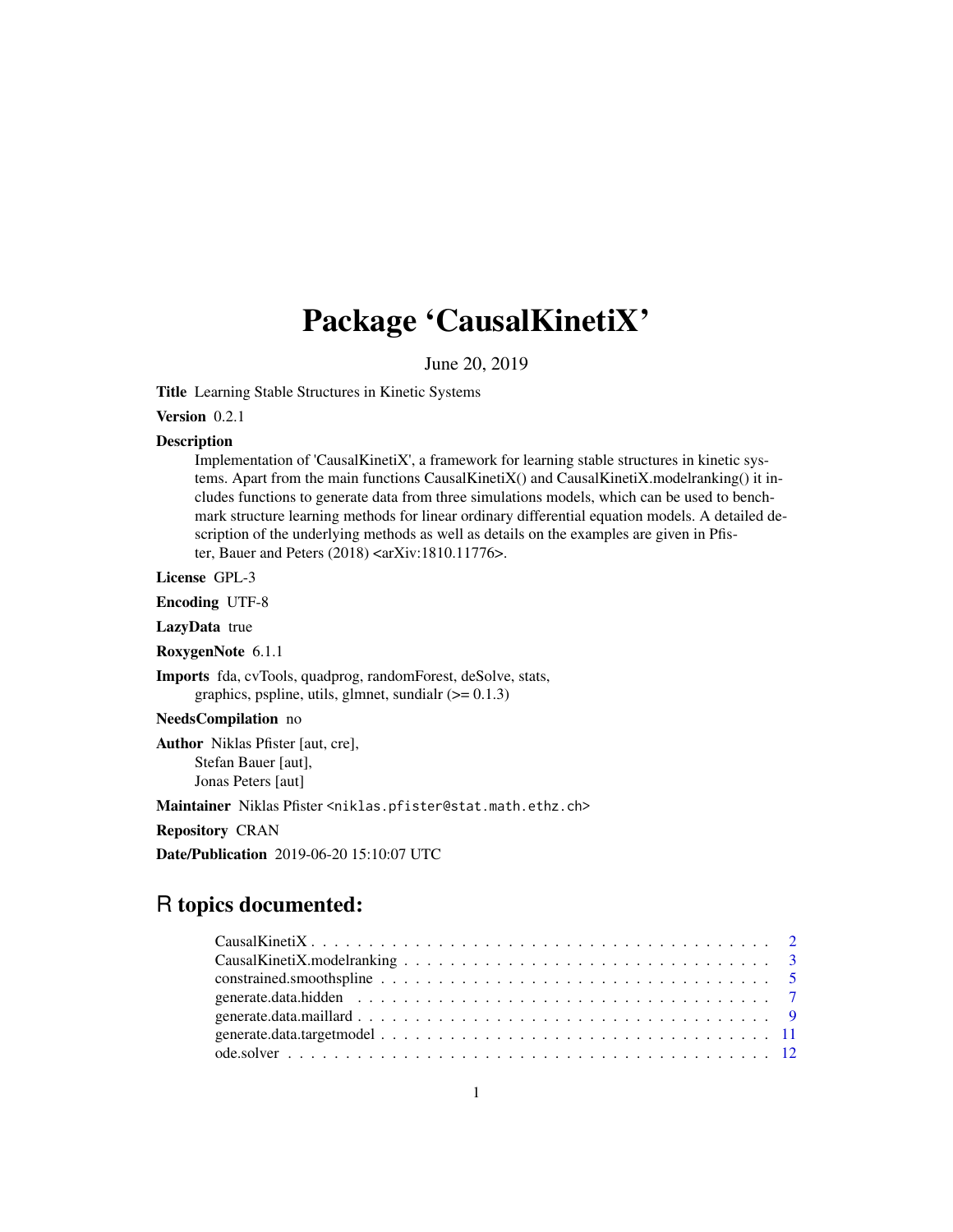#### <span id="page-1-0"></span>**Index** 2008 **[14](#page-13-0)**

<span id="page-1-1"></span>CausalKinetiX *CausalKinetiX*

#### Description

Applies CausalKinetiX framework to rank variables and models according to their stability.

#### Usage

CausalKinetiX(D, times, env, target, models = NA, pars = list())

#### Arguments

| D      | data matrix. Should have dimension $n \times (L^*d)$ , where n is the number of repeti-<br>tions (over all experiments), L is the number of time points and d is the number<br>of predictor variables.                                                                                                                                                                                                                                                                                                                                                                                                                                                                                                                                                                                         |
|--------|------------------------------------------------------------------------------------------------------------------------------------------------------------------------------------------------------------------------------------------------------------------------------------------------------------------------------------------------------------------------------------------------------------------------------------------------------------------------------------------------------------------------------------------------------------------------------------------------------------------------------------------------------------------------------------------------------------------------------------------------------------------------------------------------|
| times  | vector of length L specifying the time points at which data was observed.                                                                                                                                                                                                                                                                                                                                                                                                                                                                                                                                                                                                                                                                                                                      |
| env    | integer vector of length n encoding to which experiment each repetition belongs.                                                                                                                                                                                                                                                                                                                                                                                                                                                                                                                                                                                                                                                                                                               |
| target | integer specifing which variable is the target.                                                                                                                                                                                                                                                                                                                                                                                                                                                                                                                                                                                                                                                                                                                                                |
| models | list of models. Each model is specified by a list of vectors specifiying the vari-<br>ables included in the interactions of each term. If NA, then models are con-<br>structed automatically using the parameters in pars.                                                                                                                                                                                                                                                                                                                                                                                                                                                                                                                                                                     |
| pars   | list of the following parameters: max.preds (default FALSE) if TRUE also<br>models with lower terms included, expsize (default 2) the expected number of<br>terms, interactions (default FALSE) specifies whether to include interactions<br>in the models, products (default FALSE) specifies whether to include prod-<br>ucts in the models, include vars (default NA) specifies variables that should<br>be included in each model, maineffect.models (default FALSE) main-effect<br>models or exhaustive models, screening (default NA) specifies the number of<br>terms remaining after screening - NA implies screening, K (default NA) cutoff<br>parameter used in variable ranking.<br>Additionally all parameters used in CausalKinetiX. model ranking can also be<br>specified here. |

#### Details

For further details see the references.

#### Value

object of class 'CausalKinetiX' consisting of the following elements

| models          | list of the individually scored models.         |
|-----------------|-------------------------------------------------|
| model.scores    | vector containing the score for each model.     |
| variable.scores |                                                 |
|                 | vector containing the score of each variable.   |
| ranking         | vector specifying the ranking of each variable. |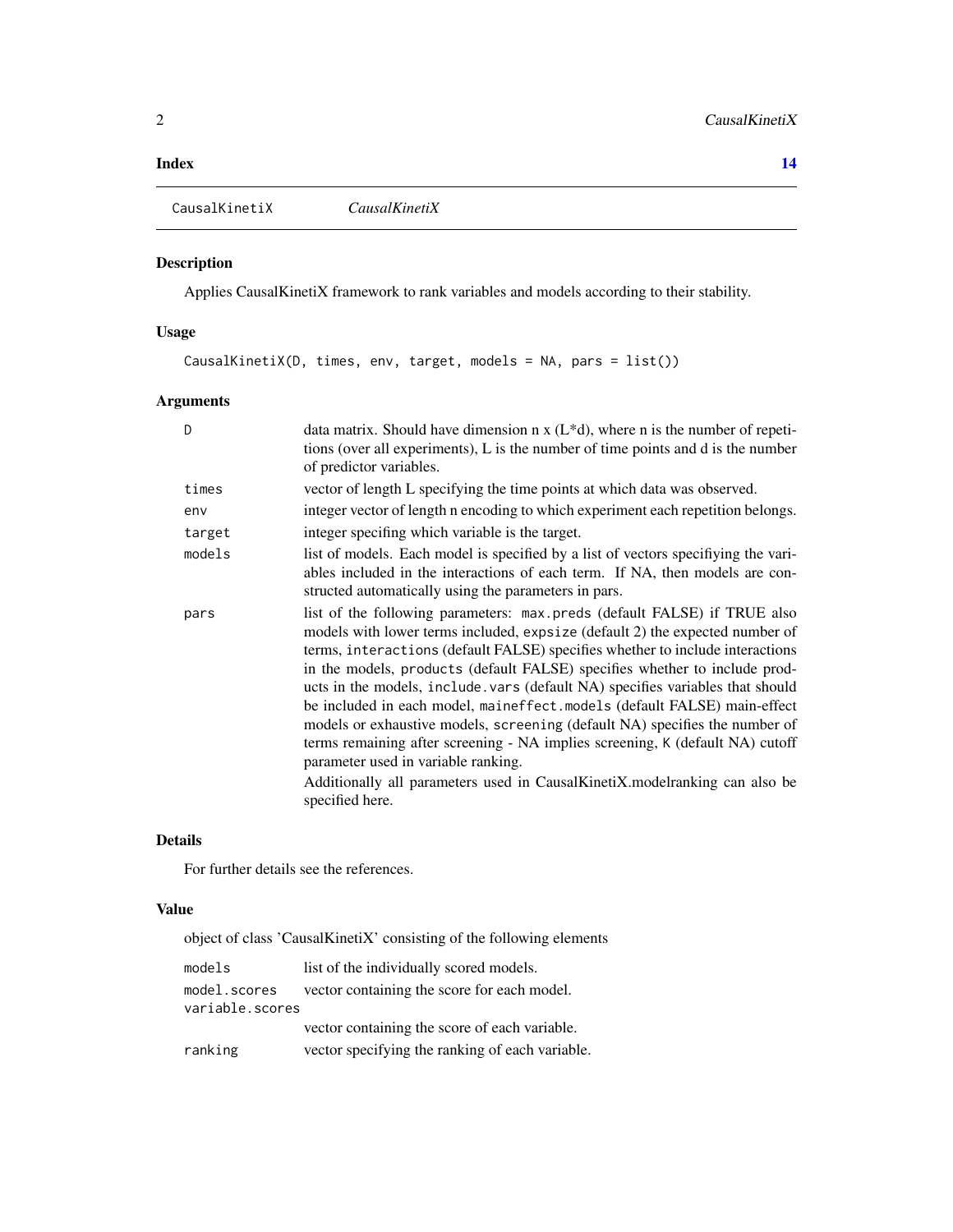#### <span id="page-2-0"></span>Author(s)

Niklas Pfister, Stefan Bauer and Jonas Peters

#### References

Pfister, N., S. Bauer, J. Peters (2018). Identifying Causal Structure in Large-Scale Kinetic Systems ArXiv e-prints (arXiv:1810.11776).

#### See Also

The function [CausalKinetiX.modelranking](#page-2-1) can be used if the variable ranking is not required.

#### Examples

```
## Generate data from Maillard reaction
simulation.obj <- generate.data.maillard(target=6,
                                         env=rep(1:3, 5),
                                         L=15,
                                         seed=5,
                                         par.noise=list(noise.sd=1))
D <- simulation.obj$simulated.data
time <- simulation.obj$time
env <- simulation.obj$env
target <- simulation.obj$target
## Fit data using CausalKinetiX
ck.fit <- CausalKinetiX(D, time, env, target,
                        pars=list(expsize=1,
                                  average.reps=TRUE))
# variable ranking (here the true parent is variable 4)
print(ck.fit$ranking)
```
<span id="page-2-1"></span>CausalKinetiX.modelranking *CausalKinetix.modelranking*

#### Description

Applies CausalKinetiX framework to rank a list models according to their stability.

#### Usage

```
CausalKinetiX.modelranking(D, times, env, target, models, pars = list())
```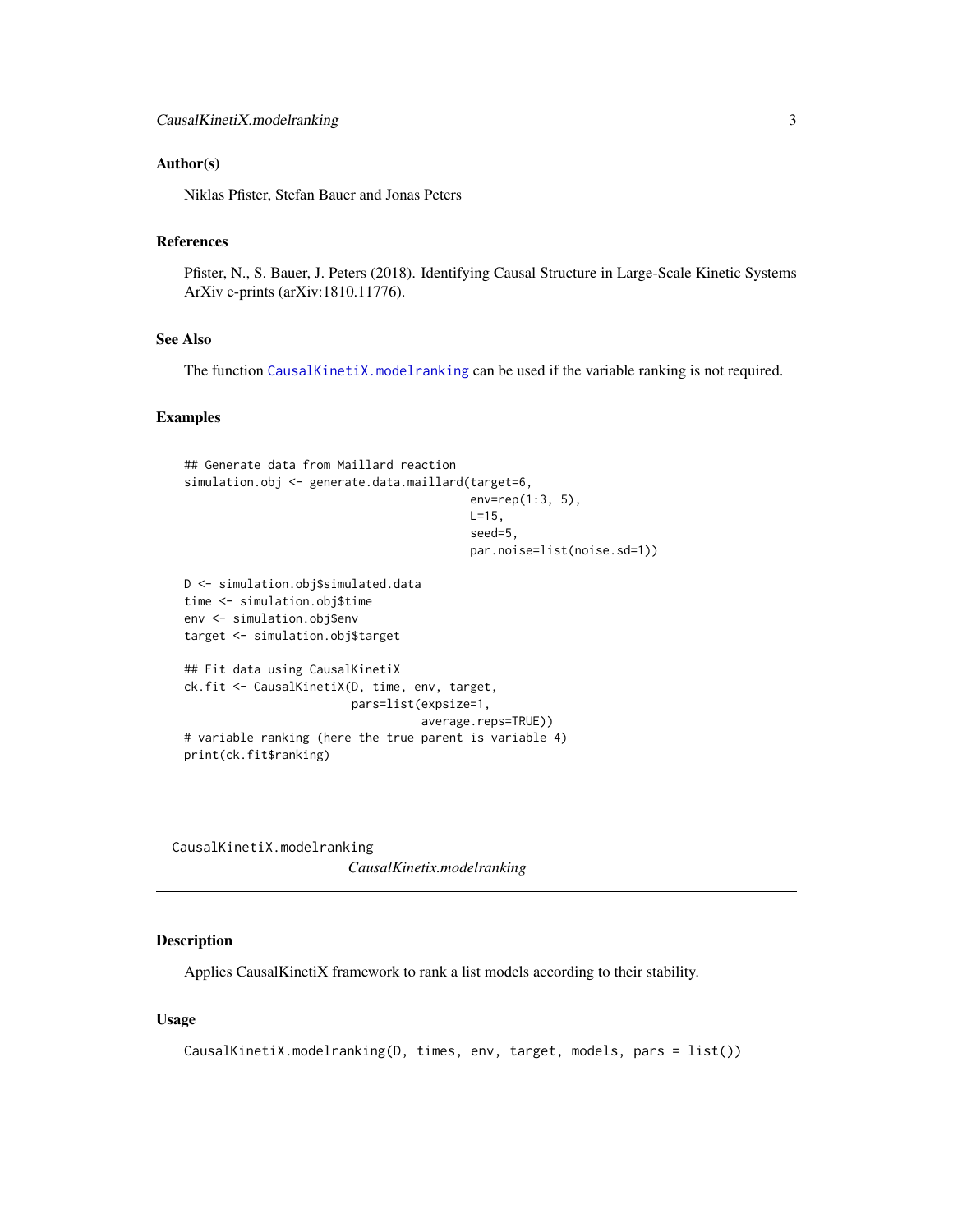#### Arguments

| D      | data matrix. Should have dimension n $x(L*d)$ , where n is the number of repeti-<br>tions (over all experiments), L is the number of time points and d is the number<br>of predictor variables.                                                                                                                                                                                                                                                                                                                                                                                                                                                                                                                                                                                                                                                                                                                                                                                                                                                                                                                                                                                                                                                                                                                                                                                                                                                                                                                                                                                                                                                                                                                                             |
|--------|---------------------------------------------------------------------------------------------------------------------------------------------------------------------------------------------------------------------------------------------------------------------------------------------------------------------------------------------------------------------------------------------------------------------------------------------------------------------------------------------------------------------------------------------------------------------------------------------------------------------------------------------------------------------------------------------------------------------------------------------------------------------------------------------------------------------------------------------------------------------------------------------------------------------------------------------------------------------------------------------------------------------------------------------------------------------------------------------------------------------------------------------------------------------------------------------------------------------------------------------------------------------------------------------------------------------------------------------------------------------------------------------------------------------------------------------------------------------------------------------------------------------------------------------------------------------------------------------------------------------------------------------------------------------------------------------------------------------------------------------|
| times  | vector of length L specifying the time points at which data was observed.                                                                                                                                                                                                                                                                                                                                                                                                                                                                                                                                                                                                                                                                                                                                                                                                                                                                                                                                                                                                                                                                                                                                                                                                                                                                                                                                                                                                                                                                                                                                                                                                                                                                   |
| env    | integer vector of length n encoding to which experiment each repetition belongs.                                                                                                                                                                                                                                                                                                                                                                                                                                                                                                                                                                                                                                                                                                                                                                                                                                                                                                                                                                                                                                                                                                                                                                                                                                                                                                                                                                                                                                                                                                                                                                                                                                                            |
| target | integer specifing which variable is the target.                                                                                                                                                                                                                                                                                                                                                                                                                                                                                                                                                                                                                                                                                                                                                                                                                                                                                                                                                                                                                                                                                                                                                                                                                                                                                                                                                                                                                                                                                                                                                                                                                                                                                             |
| models | list of models. Each model is specified by a list of vectors specifiying the vari-<br>ables included in the interactions of each term.                                                                                                                                                                                                                                                                                                                                                                                                                                                                                                                                                                                                                                                                                                                                                                                                                                                                                                                                                                                                                                                                                                                                                                                                                                                                                                                                                                                                                                                                                                                                                                                                      |
| pars   | list of the following parameters: pen.degree (default 2) specifies the penal-<br>ization degree in the smoothing spline, num. folds (default 2) number of folds<br>used in cross-validation of smoothing spline, include . vars (default NA) spec-<br>ifies variables that should be included in each model, include. intercept (de-<br>fault FALSE) specifies whether to include a intercept in models, average.reps<br>(default FALSE) specifies whether to average repetitions in each environment,<br>smooth. X (default FALSE) specifies whether to smooth predictor observations<br>before fitting, smooth. Y (default FALSE) specifies whether to smooth target ob-<br>servations before fitting, regression.class (default OLS) other options are<br>signed.OLS, optim, random.forest, sample.splitting (default "loo") either<br>leave-one-out (loo) or no splitting (none), score. type (default "mean_absolute")<br>specifies the type of score funtion to use (note that "mean" and "max" are pro-<br>portional scores which should be used if the noise variance is expected to change<br>across experiments, if this is not the case "mean_absolute" and "max_absolute"<br>are prefered as they also work for perfect unconstrained spline fits), integrated.model<br>(default TRUE) specifies whether to fit the integrated or the derived model,<br>splitting.env (default NA) an additonal environment vector used for scor-<br>ing, weight.vec (default rep(1, length(env)) a weight vector used when scor-<br>ing.type=="weighted.mean", set.initial (default FALSE) specifies whether<br>to fix the initial value, silent (default TRUE) turn of additional output, show.plot<br>(default FALSE) show diagnostic plots. |

#### Details

This function scores a specified list of models and does not include a variable ranking.

#### Value

returns a list with the entries "scores" and "parameter"

#### Author(s)

Niklas Pfister, Stefan Bauer and Jonas Peters

#### References

Pfister, N., S. Bauer, J. Peters (2018). Identifying Causal Structure in Large-Scale Kinetic Systems ArXiv e-prints (arXiv:1810.11776).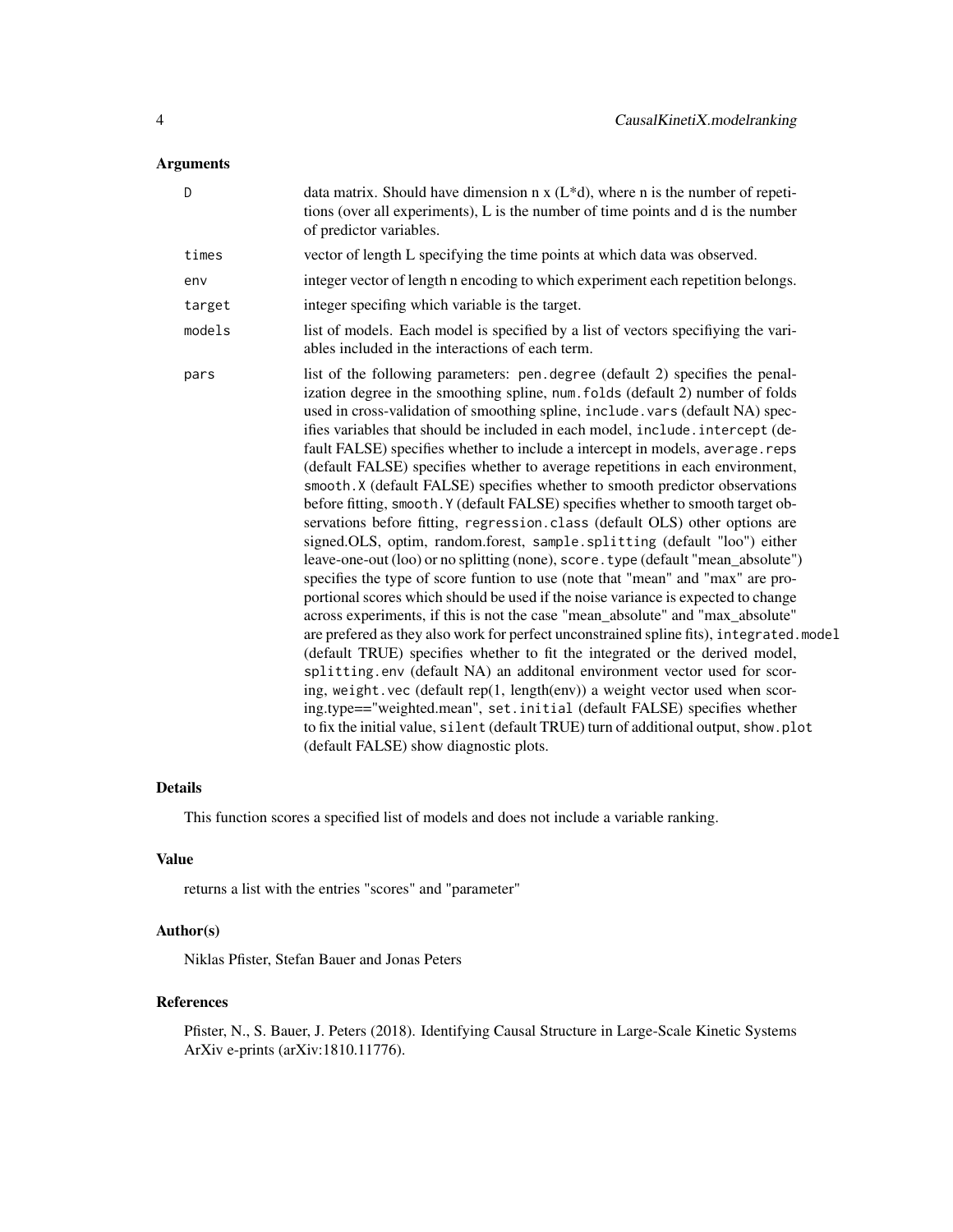#### <span id="page-4-0"></span>See Also

The function [CausalKinetiX](#page-1-1) is a wrapper for this function that also computes the variable ranking and generates sensible classes of models.

#### Examples

```
## Generate data from Maillard reaction
simulation.obj <- generate.data.maillard(target=1,
                                           env=rep(1:5, 3),
                                           L=20,
                                           par.noise=list(noise.sd=1))
D <- simulation.obj$simulated.data
time <- simulation.obj$time
env <- simulation.obj$env
target <- simulation.obj$target
## Fit data to the following two models using CausalKinetiX:
## 1: dy = \theta_1 * x_1 + \theta_2 * x_2 + \theta_3 * x_1 * x_1 + \theta_4 (true model)
## 2: dy = \theta_1 * x_2 + \theta_2 * x_4 + \theta_3 * x_3 * x_10 (wrong model)
ck.fit <- CausalKinetiX.modelranking(D, time, env, target,
                                       list(list(1, 2, c(1, 10)), list(2, 4, c(3, 10))))
print(ck.fit$scores)
```
constrained.smoothspline

*constrained.smoothspline*

#### Description

Fit a smoothing spline with constraints on derivatives

#### Usage

```
constrained.smoothspline(y, times, pen.degree, constraint = "fixed",
  derivative.values = NA, initial.value = NA, times.new,
  num.folds = "leave-one-out", lambda = "optim")
```
#### Arguments

| У          | a vector of response variables.                                                                                                                                     |  |  |  |  |
|------------|---------------------------------------------------------------------------------------------------------------------------------------------------------------------|--|--|--|--|
| times      | a vector of time points at which y was measured, same length as y.                                                                                                  |  |  |  |  |
| pen.degree | desired degree of the derivative in smoothing penalty.                                                                                                              |  |  |  |  |
| constraint | one of 'none', 'fixed' or 'bounded' depending on whether the derivatives should<br>not be constrained, fixed to a constant or bounded in an interval, respectively. |  |  |  |  |
|            | derivative.values                                                                                                                                                   |  |  |  |  |
|            | either a vector with the same length as y if contraint=='fixed' or a matrix with                                                                                    |  |  |  |  |
|            | 2 columns conatining the lower and upper bounds on the derivatives if con-                                                                                          |  |  |  |  |
|            | $train == 'bounded'.$                                                                                                                                               |  |  |  |  |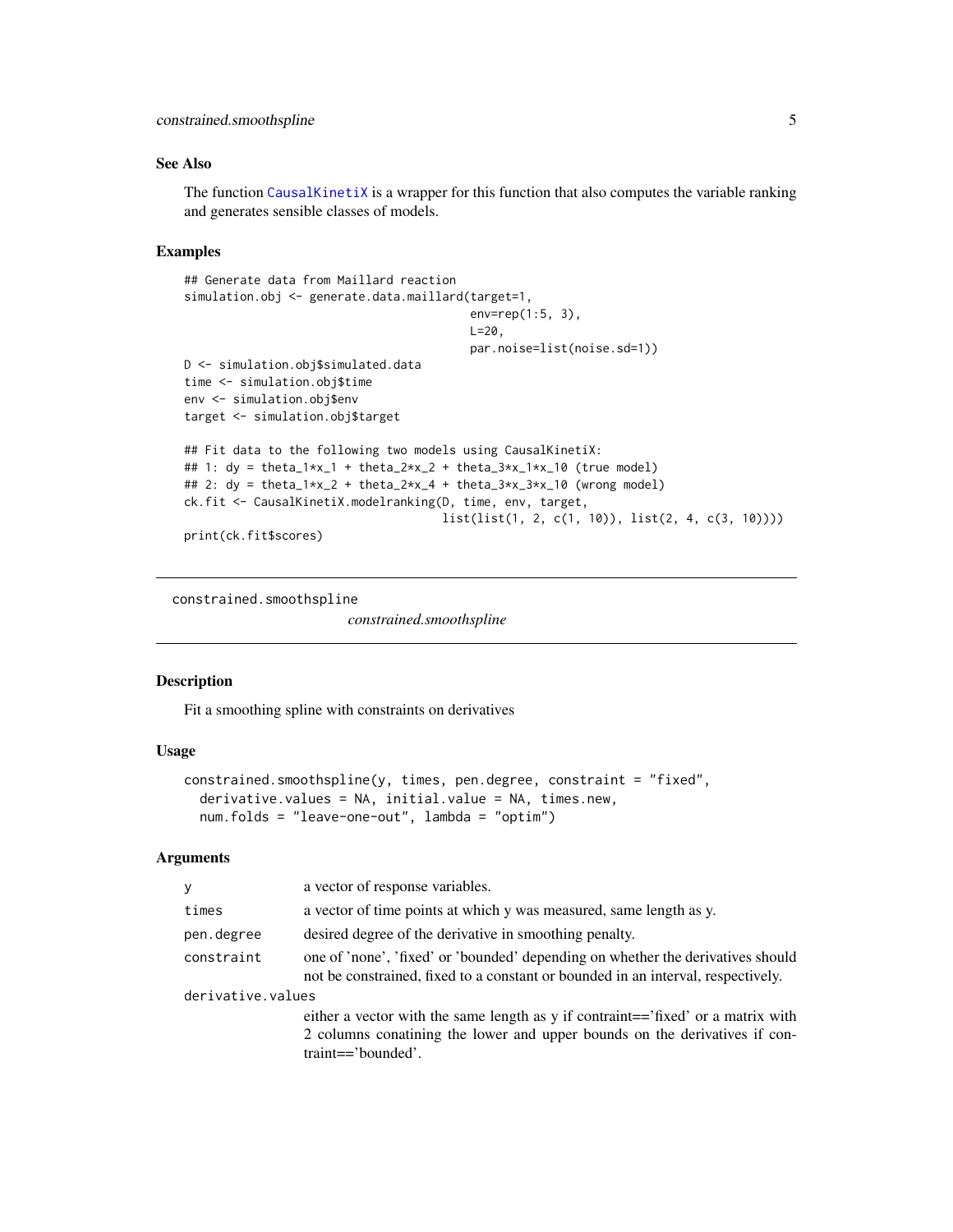| initial.value | optional paramter that specifies an initial value of the spline incase it should be<br>fixed.                                                                          |
|---------------|------------------------------------------------------------------------------------------------------------------------------------------------------------------------|
| times.new     | optional vector of new time points at which the spline should be evaluated.                                                                                            |
| num.folds     | either a numeric value of the number of folds or the string "leave-one-out" for a<br>leave one out type cross-validation in determining the penalty parameter.         |
| lambda        | either a numeric value if the penalty parameter is fixed explicitely or one of the<br>values 'optim' or 'grid.search' depending on the desired optimization procedure. |

#### Details

For further details see the references.

#### Value

a list consisting of the following elements

| smooth.vals     | predicted values at points times            |
|-----------------|---------------------------------------------|
| residual        | residuals                                   |
| smooth.vals.new |                                             |
|                 | predicted values at time points times.new   |
| smooth.deriv    | predicted derivative values at points times |
| pen.par         | penality parameter used for smoothing       |

#### Author(s)

Niklas Pfister, Stefan Bauer and Jonas Peters

#### References

Pfister, N., S. Bauer, J. Peters (2018). Identifying Causal Structure in Large-Scale Kinetic Systems ArXiv e-prints (arXiv:1810.11776).

```
## Example
x \leftarrow \text{seq}(0, 4, \text{length.out}=200)x.log \leftarrow seq(0, 4, length.out=200)y \le -x^2+{\rm rnorm}(200, 0, 2)dy <-2*xdybdd <- cbind(dy-0.5,dy+0.5)
plot(x,y)
ptm <- proc.time()
fit <- constrained.smoothspline(y=y,
                                    times=x,
                                    pen.degree=2,
                                    constraint="none",
                                    derivative.values=NA,
                                    times.new=x.long,
```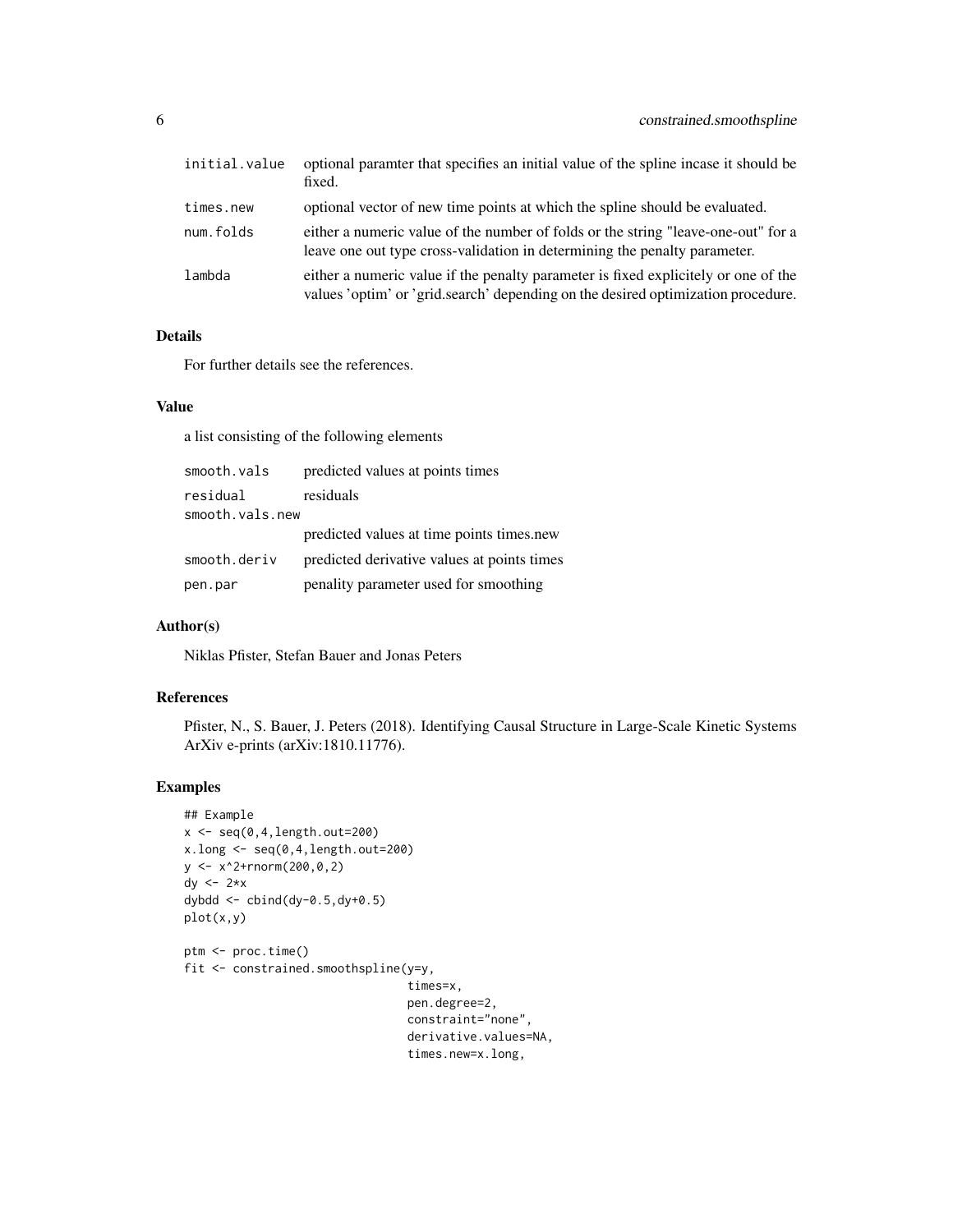#### <span id="page-6-0"></span>generate.data.hidden 7

num.folds=5, lambda="optim") print(proc.time()-ptm) fit2  $\leftarrow$  smooth.spline $(x,y)$ lines(x.long,fit[[3]],col="blue") lines(fit2, col="green")

<span id="page-6-1"></span>generate.data.hidden *Hidden variable model*

lines(x.long, x.long^2, col="black")

#### Description

Generate sample data from the hidden variable model.

#### Usage

```
generate.data.hidden(env = rep(1, 10), L = 15,
 par.noise = list(noise.sd = 0.01, only.target.noise = TRUE, relativ =
 FALSE), intervention = "initial_blockreactions",
  intervention.par = 0.1, hidden = TRUE, ode.solver = "lsoda",
  seed = NA, silent = FALSE)
```
#### Arguments

| env              | integer vector of length n encoding to which experiment each repetition belongs.                                                                                                                                                                                                                                                                                |
|------------------|-----------------------------------------------------------------------------------------------------------------------------------------------------------------------------------------------------------------------------------------------------------------------------------------------------------------------------------------------------------------|
| L                | number of time points for evaluation.                                                                                                                                                                                                                                                                                                                           |
| par.noise        | list of parameters that specify the added noise. noise. sd specifies the standard<br>deviation of noise, only. target. noise specifies whether to only add noise to<br>target and relative specifies if the size of the noise should be relative to size<br>of variable (if TRUE standard deviation is given by par.noise\$noise.sd* $(x(t)-x(t))$<br>$(1))$ ). |
| intervention     | string specifying type of intervention. Currently three type of interventions are<br>implemented "initial" (only intervene on intial values), "blockreactions" (in-<br>tervene by blocking random reactions) or "intial_blockreactions" (intervene on<br>both initial values and blockreactions").                                                              |
| intervention.par |                                                                                                                                                                                                                                                                                                                                                                 |
|                  | if intervention is either "blockreactions" or "initial_blockreactions", the rate<br>constant $k$ $\bar{z}$ is set to a noisy version of $k$ $\bar{z}$ . This parameter specifies size of this<br>noise, more precisely k_7 is set to k_4 + runif(1,-intervention.par, intervention.par).                                                                        |
| hidden           | boolean whether the variables H1 and H2 should be removed from output.                                                                                                                                                                                                                                                                                          |
| ode.solver       | string specifying which ODE solver to use when solving ODE. Should be one<br>of the methods from the deSolve package ("lsoda", "lsode", "lsodes", "lso-<br>dar", "vode", "daspk", "euler", "rk4", "ode23", "ode45", "radau", "bdf", "bdf_d",<br>"adams", "impAdams", "impAdams_d", "iteration").                                                                |
| seed             | random seed. Does not work if a "Detected blow-up" warning shows up.                                                                                                                                                                                                                                                                                            |
| silent           | set to TRUE if no status output should be produced.                                                                                                                                                                                                                                                                                                             |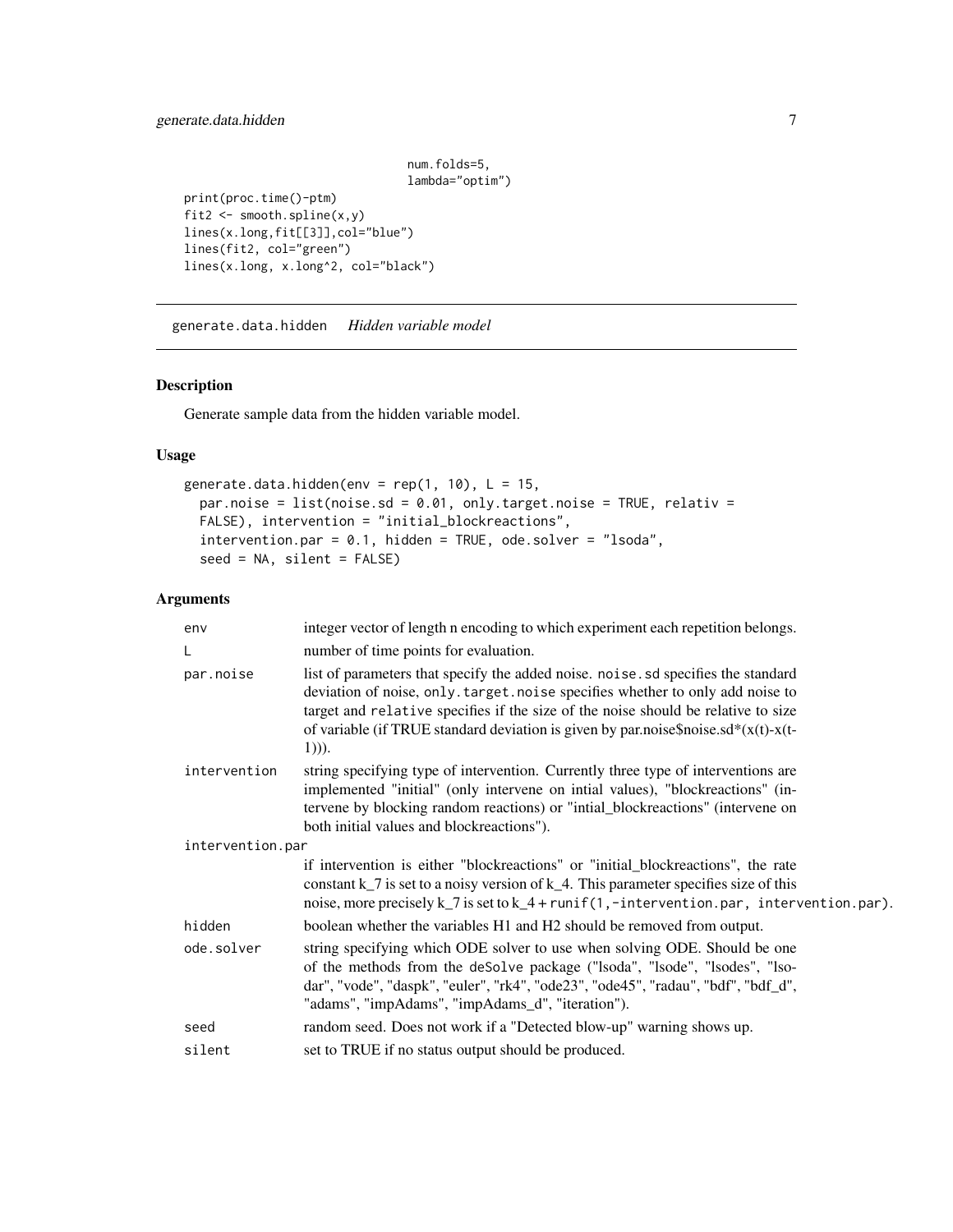#### <span id="page-7-0"></span>Details

For further details see the references.

#### Value

list consisting of the following elements

|                 | simulated.data D-matrix of noisy data.          |
|-----------------|-------------------------------------------------|
| time            | vector containing time points                   |
| env             | vector specifying the experimental environment. |
| simulated.model |                                                 |
|                 | object returned by ODE solver.                  |
| true.model      | vector specifying the target equation model.    |
| target          | target variable.                                |

#### Author(s)

Niklas Pfister, Stefan Bauer and Jonas Peters

#### References

Pfister, N., S. Bauer, J. Peters (2018). Identifying Causal Structure in Large-Scale Kinetic Systems ArXiv e-prints (arXiv:1810.11776).

#### See Also

The functions [generate.data.maillard](#page-8-1) and [generate.data.targetmodel](#page-10-1) allow to simulate ODE data from two additional models.

```
simulation.obj <- generate.data.hidden(env=rep(1:5, 3),
                                       L=15,
                                       par.noise=list(noise.sd=0.02,
                                                      only.target.noise=FALSE,
                                                      relativ=TRUE),
                                       intervention="initial_blockreactions",
                                       intervention.par=0.1)
D <- simulation.obj$simulated.data
```

```
fulldata <- simulation.obj$simulated.model
time <- simulation.obj$time
plot(fulldata[[1]][,1], fulldata[[1]][,2], type= "l", lty=2,
    xlab="time", ylab="concentration")
points(time, D[1,1:length(time)], col="red", pch=19)
legend("topright", c("true trajectory", "observations"),
      col=c("black", "red"), lty=c(2, NA), pch=c(NA, 19))
```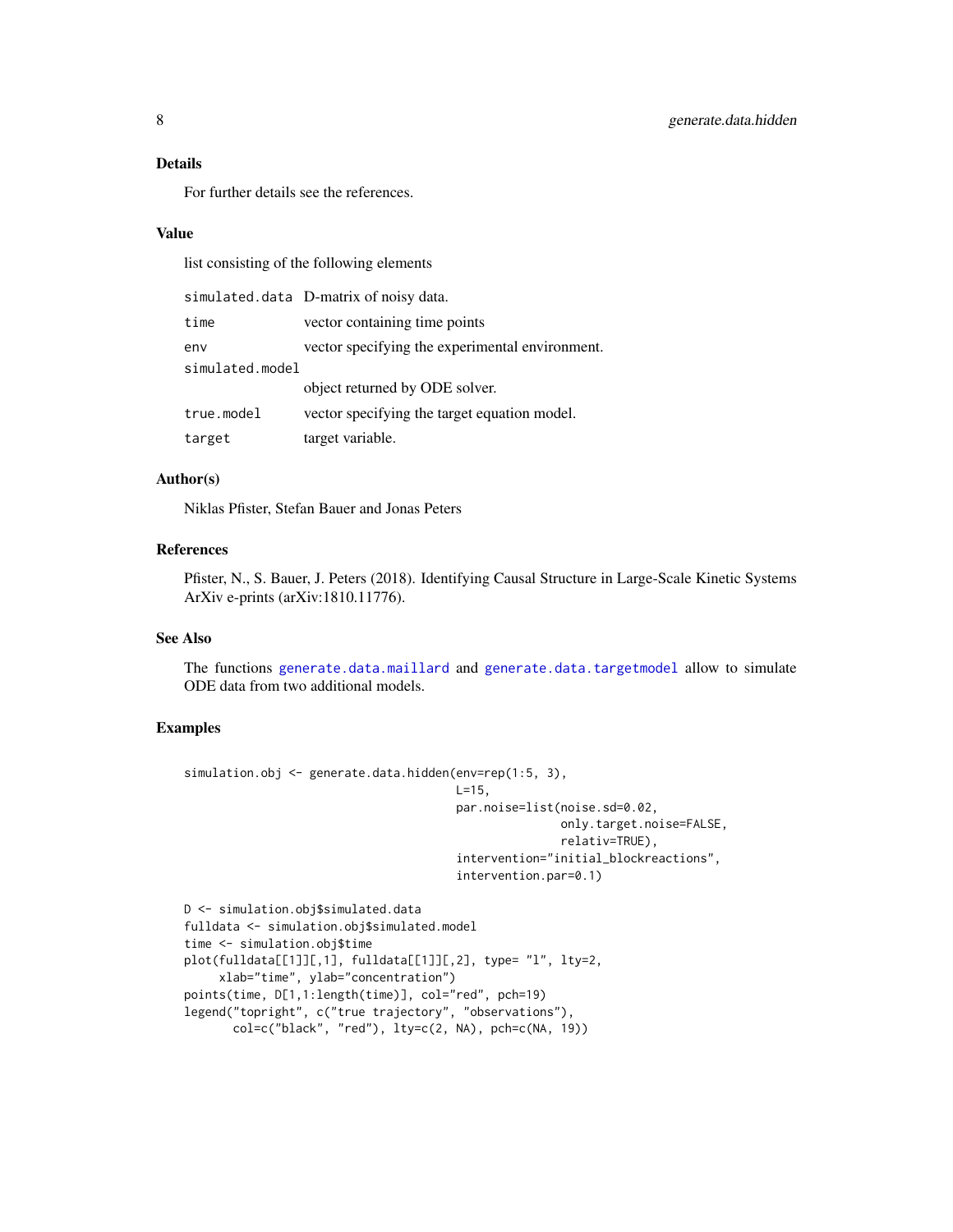<span id="page-8-1"></span><span id="page-8-0"></span>generate.data.maillard

*Maillard reaction*

#### Description

Generate sample data from the Maillard reaction as specified by Bio52 in the BioModel data base.

#### Usage

```
generate.data.maillard(target, env = rep(1, 10), L = 15,
 par.noise = list(noise.sd = 0.01, only.target.noise = FALSE, relativ =
 FALSE), intervention = "initial_blockreactions",
 ode.solver = "lsoda", seed = NA, silent = FALSE)
```
#### Arguments

| target       | specifies which species is used as a target, needs to be an integer between 1 and<br>11.                                                                                                                                                                                                                                                                       |
|--------------|----------------------------------------------------------------------------------------------------------------------------------------------------------------------------------------------------------------------------------------------------------------------------------------------------------------------------------------------------------------|
| env          | integer vector of length n encoding to which experiment each repetition belongs.                                                                                                                                                                                                                                                                               |
| L            | number of time points for evaluation.                                                                                                                                                                                                                                                                                                                          |
| par.noise    | list of parameters that specify the added noise, noise, so specifies the standard<br>deviation of noise, only. target. noise specifies whether to only add noise to<br>target and relative specifies if the size of the noise should be relative to size<br>of variable (if TRUE standard deviation is given by par.noise\$noise.sd* $(x(t)-x(t-$<br>$(1))$ ). |
| intervention | string specifying type of intervention. Currently three type of interventions are<br>implemented "initial" (only intervene on intial values), "blockreactions" (in-<br>tervene by blocking random reactions) or "intial_blockreactions" (intervene on<br>both initial values and blockreactions").                                                             |
| ode.solver   | specifies which ODE solver to use when solving ODE. Should be one of the<br>methods from the deSolve package ("lsoda", "lsode", "lsodes", "lsodar", "vode",<br>"daspk", "euler", "rk4", "ode23", "ode45", "radau", "bdf", "bdf_d", "adams",<br>"impAdams", "impAdams_d", "iteration").                                                                         |
| seed         | random seed. Does not work if a "Detected blow-up" warning shows up.                                                                                                                                                                                                                                                                                           |
| silent       | set to TRUE if no status output should be produced.                                                                                                                                                                                                                                                                                                            |

#### Details

For further details see the references.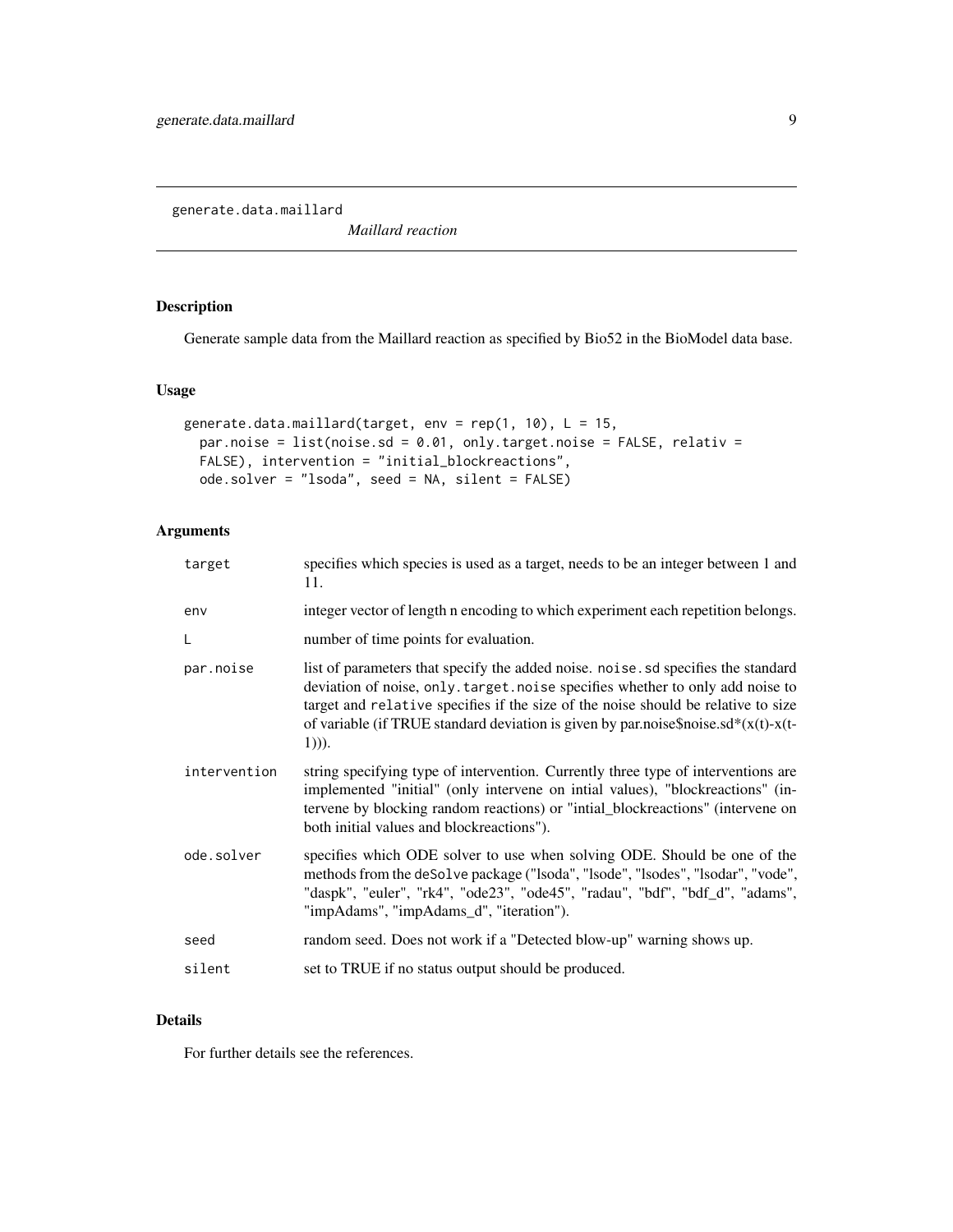#### Value

list consisting of the following elements

|                 | simulated.data D-matrix of noisy data.          |
|-----------------|-------------------------------------------------|
| time            | vector containing time points                   |
| env             | vector specifying the experimental environment. |
| simulated.model |                                                 |
|                 | object returned by ODE solver.                  |
| true.model      | vector specifying the target equation model.    |
| target          | target variable.                                |

#### Author(s)

Niklas Pfister, Stefan Bauer and Jonas Peters

#### References

Pfister, N., S. Bauer, J. Peters (2018). Identifying Causal Structure in Large-Scale Kinetic Systems ArXiv e-prints (arXiv:1810.11776).

Brands C. and van Boekel M. (2002). Kinetic modeling of reactions in heated monosaccharidecasein systems. Journal of agricultural and food chemistry, 50(23):6725–6739.

#### See Also

The functions [generate.data.hidden](#page-6-1) and [generate.data.targetmodel](#page-10-1) allow to simulate ODE data from two additional models.

```
simulation.obj <- generate.data.maillard(target=1,
                                         env=rep(1:5, 3),
                                         L=15)
```

```
D <- simulation.obj$simulated.data
fulldata <- simulation.obj$simulated.model
time <- simulation.obj$time
plot(fulldata[[1]][,1], fulldata[[1]][,2], type= "l", lty=2,
     xlab="time", ylab="concentration")
points(time, D[1,1:length(time)], col="red", pch=19)
legend("topright", c("true trajectory", "observations"),
       col=c("black", "red"), lty=c(2, NA), pch=c(NA, 19))
```
<span id="page-9-0"></span>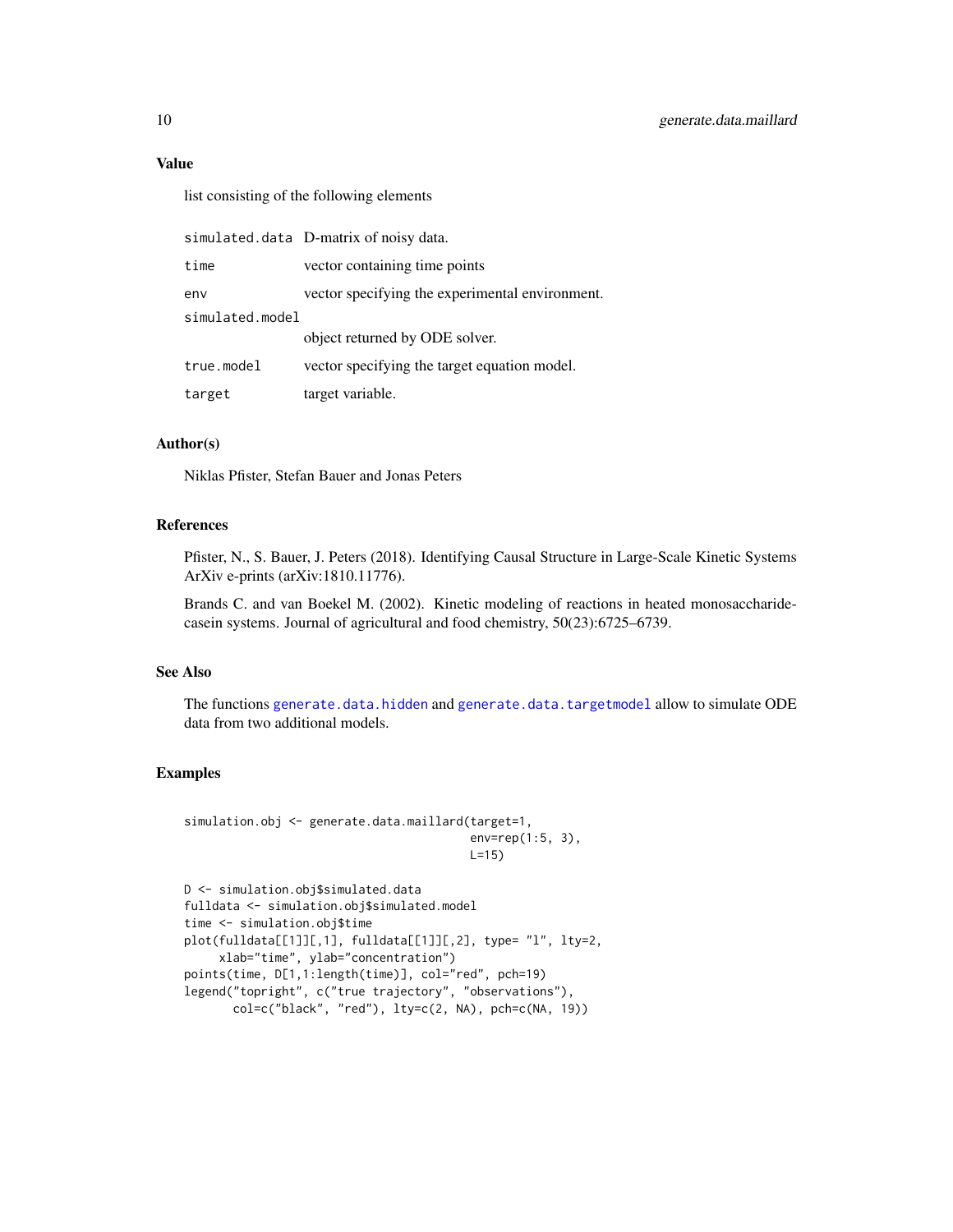<span id="page-10-1"></span><span id="page-10-0"></span>generate.data.targetmodel

*Target model based on predictor trajectories*

#### Description

Generate sample data from the target model based on predictor trajectories.

#### Usage

```
generate.data.targetmodel(env = rep(1, 10), noise.sd = 0.01, L = 15,
 d = 7, seed = NA)
```
#### Arguments

| env          | integer vector of length n encoding to which experiment each repetition belongs. |
|--------------|----------------------------------------------------------------------------------|
| noise.sd     | numerical value specifying the standard deviation of the noise.                  |
| $\mathsf{L}$ | number of time points for evaluation.                                            |
| d            | number of total variables (d-1 preditor variables).                              |
| seed         | random seed. Does not work if a "Detected blow-up" warning shows up.             |
|              |                                                                                  |

#### Details

For further details see the references.

#### Value

list consisting of the following elements

|            | simulated.data D-matrix of noisy data.          |
|------------|-------------------------------------------------|
| time       | vector containing time points                   |
| env        | vector specifying the experimental environment. |
| true.model | vector specifying the target equation model.    |
| target     | target variable.                                |

#### Author(s)

Niklas Pfister, Stefan Bauer and Jonas Peters

#### References

Pfister, N., S. Bauer, J. Peters (2018). Identifying Causal Structure in Large-Scale Kinetic Systems ArXiv e-prints (arXiv:1810.11776).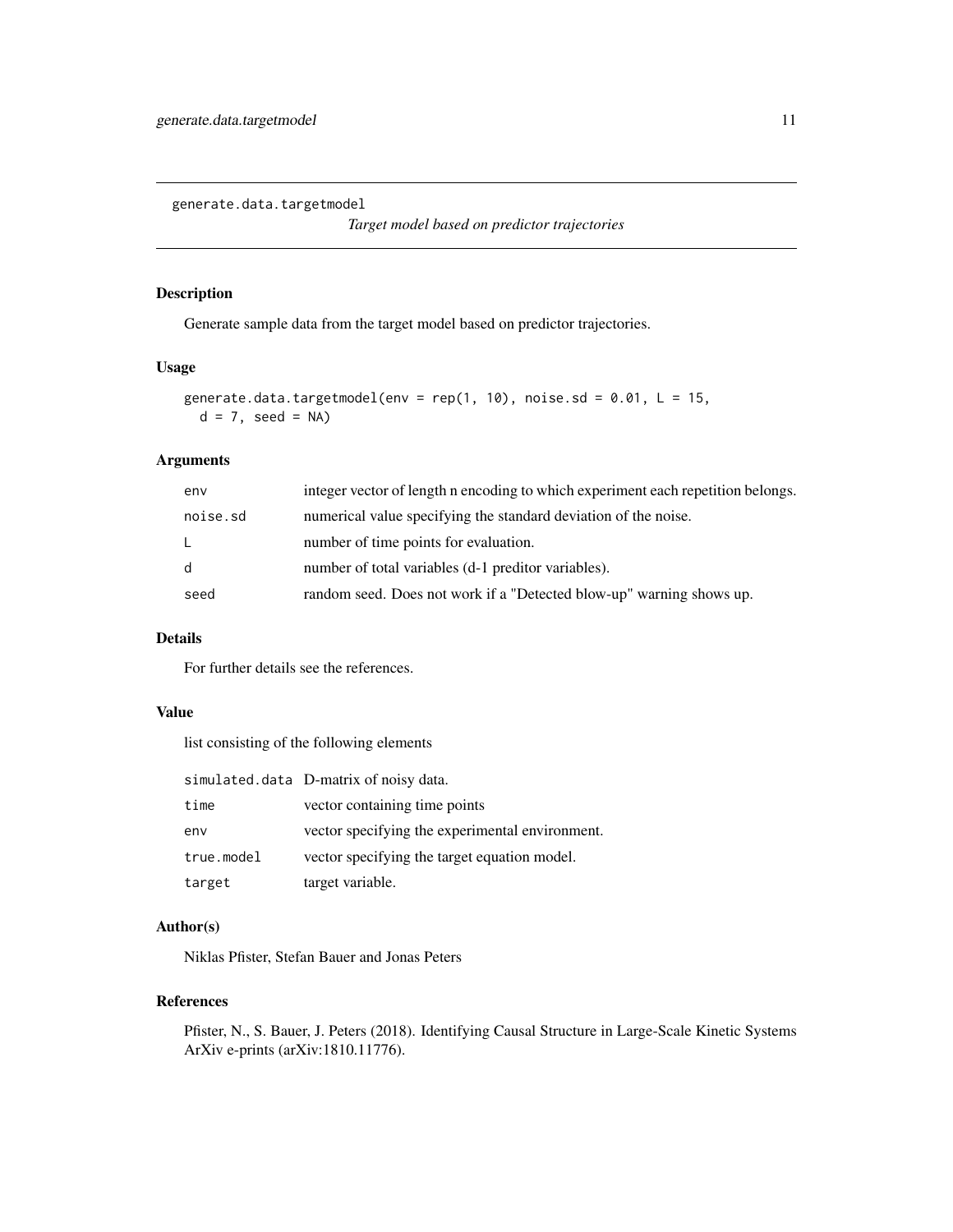#### See Also

The functions [generate.data.maillard](#page-8-1) and [generate.data.hidden](#page-6-1) allow to simulate ODE data from two additional models.

#### Examples

```
simulation.obj <- generate.data.targetmodel(env=rep(1:5, 3),
                                            L=15,
                                            d=5)
D <- simulation.obj$simulated.data
fulldata <- simulation.obj$simulated.model
time <- simulation.obj$time
plot(time, D[1,1:length(time)], col="red", pch=19)
legend("topright", c("observations"),
       col=c("red"), pch=c(19))
```
ode.solver *ode.solver*

Description

### Solves a mass-action ODE for a target variable Y by using smooth approximations of the predictor variables X.

#### Usage

```
ode.solver(time_vec, initial_value, times, X, model, target, coefs,
  smooth.type = "smoothing.spline", reltol = 10^(-10),
  abstol = 10^(-16)
```
#### Arguments

| time_vec      | numeric vector. Specifices the points at which to evaluate the target trajectory.                                                                                         |
|---------------|---------------------------------------------------------------------------------------------------------------------------------------------------------------------------|
| initial_value | numeric value. Specifies the value of the target at initial time point.                                                                                                   |
| times         | numeric vector of length L. Specifices the time points at which the predictors<br>where observed.                                                                         |
| X             | predictor matrix of dimension L x d. Each column corresponds to a different<br>predictor observed at the time points times.                                               |
| model         | list of mass-action terms. Each element in the list consists of a vector of predic-<br>to to variables which are multiplied to a single term in the mass-action equation. |
| target        | integer specifing which variable is the target.                                                                                                                           |
| coefs         | numeric vector. Specifies the parameter values for each term in model.                                                                                                    |
| smooth.type   | string. Specifies which type of smoothing to use. The following options exist:<br>"smoothing.spline", "loess", "linear", "constant".                                      |
| reltol        | numeric. Relative tolarance used in CVODE.                                                                                                                                |
| abstol        | numeric. Absolute tolarance used in CVODE.                                                                                                                                |

<span id="page-11-0"></span>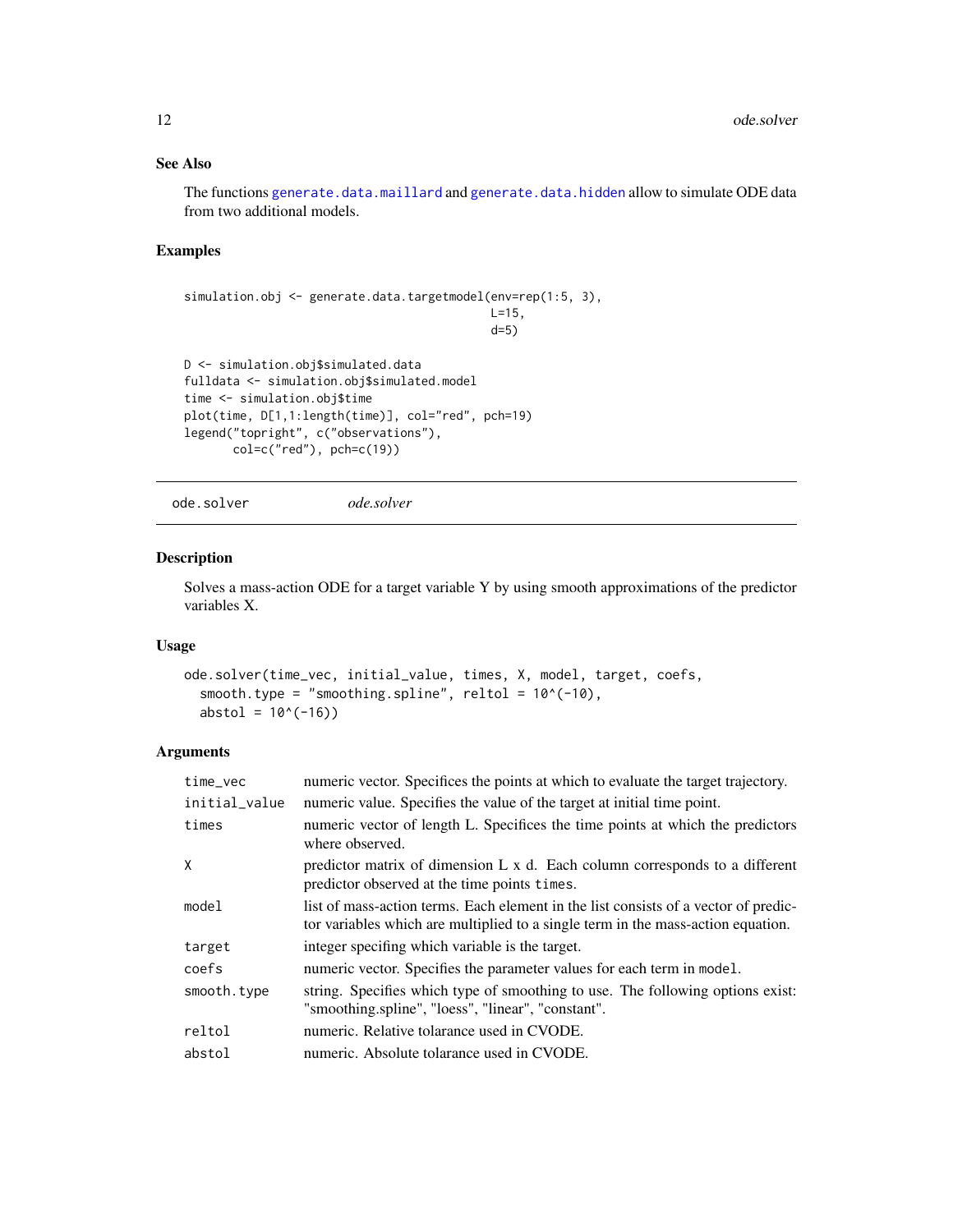#### ode.solver 13

#### Details

For further details see the references.

#### Value

object returned by CVODE.

#### Author(s)

Niklas Pfister, Stefan Bauer and Jonas Peters

#### References

Pfister, N., S. Bauer, J. Peters (2018). Identifying Causal Structure in Large-Scale Kinetic Systems ArXiv e-prints (arXiv:1810.11776).

```
## Generate data from Maillard reaction
simulation.obj <- generate.data.maillard(target=11,
                                         env=rep(1:5, each=5),
                                         L = 20,
                                         par.noise=list(noise.sd=0.1,
                                                        only.target.noise=FALSE,
                                                        relativ=TRUE))
D <- simulation.obj$simulated.data
time <- simulation.obj$time
## Solve for Melanoidin
X <- do.call(cbind, split(as.vector(t(D[1:5,])), rep(1:11, each=length(unique(time)))))
times <- rep(unique(time), 5)
odefit <- ode.solver(time, 0, times, X, list(c(8)), 11, 0.12514)
plot(odefit[,1], odefit[,2], type="l")
points(times, X[,11])
```